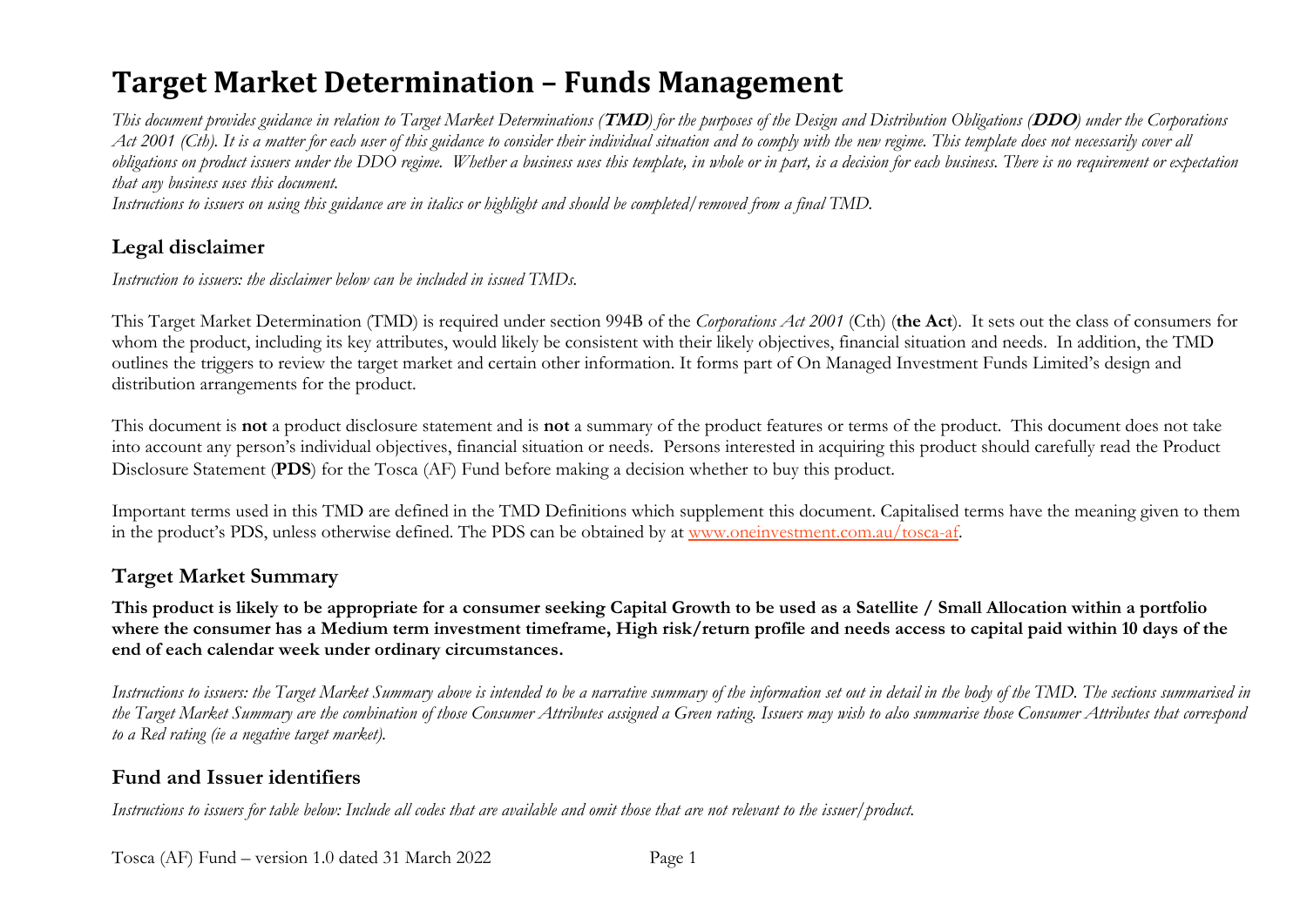| <b>Issuer</b>                 | One Managed Investment Funds Limited |
|-------------------------------|--------------------------------------|
| <b>Issuer ABN</b>             | 47 117 400 987                       |
| <b>Issuer AFSL</b>            | 297042                               |
| Fund                          | Tosca (AF) Fund                      |
| <b>ARSN</b>                   | 657 974 662                          |
| <b>APIR Code</b>              | QMG32366AU                           |
| <b>ISIN Code</b>              | N/A                                  |
| <b>Market Identifier Code</b> | N/A                                  |
| <b>Product Exchange code</b>  | N/A                                  |
| Date TMD approved             | 31 March 2022                        |
| <b>TMD Version</b>            | 1.0                                  |
| <b>TMD Status</b>             | Current                              |

### **Description of Target Market**

This part is required under section 994B(5)(b) of the Act.

*Instruction for issuers: There are three categories used below, "In target market", "Potentially in target market" and "Not in target market". It is possible that a particular fund may be in the target market or potentially in the target market for all categories outlined in this TMD template, e.g. a cash fund may meet the consumer's need to withdraw money across all time periods, whereas a product with reduced liquidity may not.*

### **TMD indicator key**

The Consumer Attributes for which the product is likely to be appropriate have been assessed using a red/amber/green rating methodology with appropriate colour coding:

In target market Potentially in target market Not considered in target market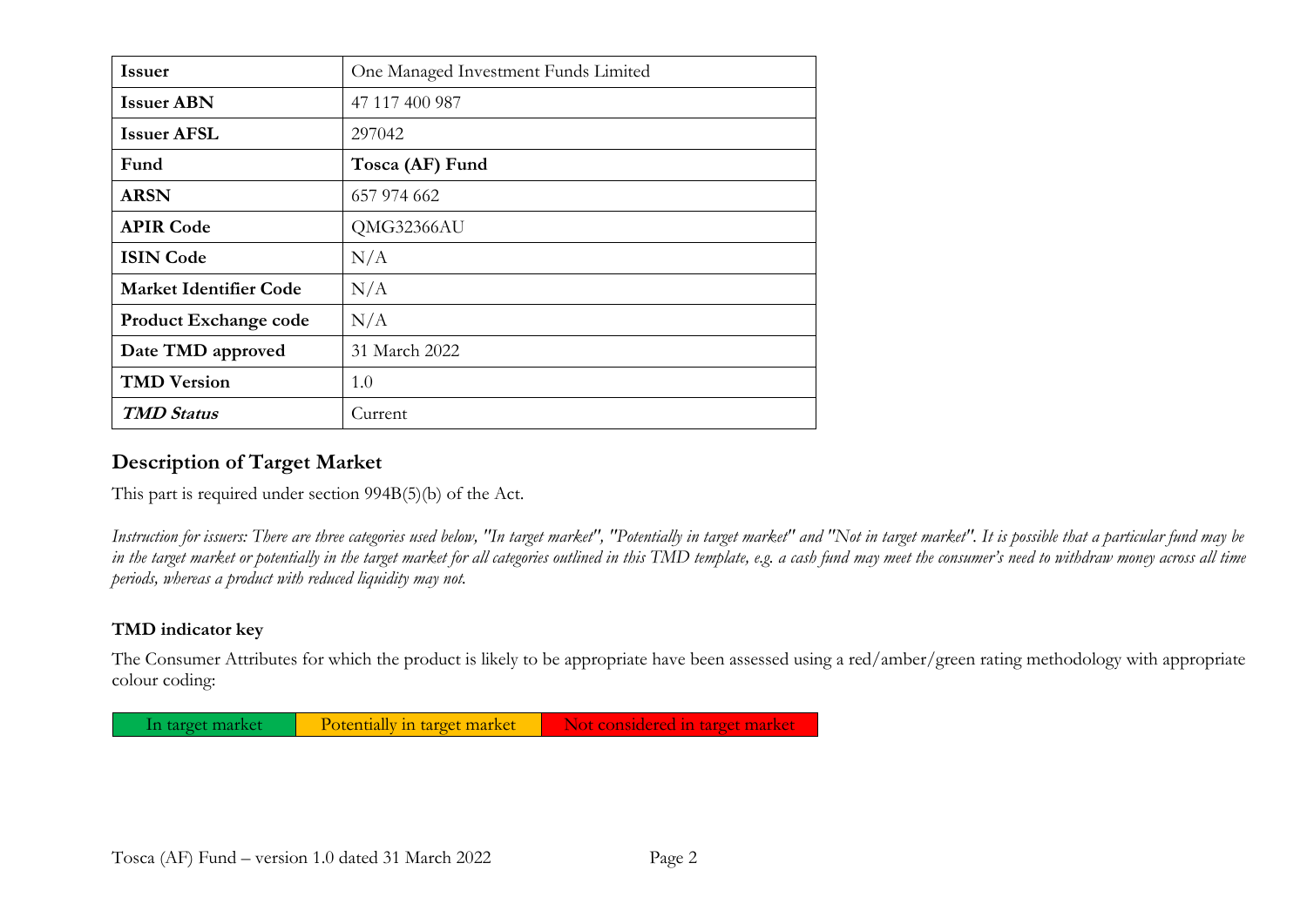### **Instructions**

In the tables below, Column 1, Consumer Attributes, indicates a description of the likely objectives, financial situation and needs of the class of consumers that are considering this product. Column 2, TMD indicator, indicates whether a consumer meeting the attribute in column 1 is likely to be in the target market for this product.

Generally, a consumer is unlikely to be in the target market for the product if:

- **one or more** of their Consumer Attributes correspond to a **red** rating, or
- **three or more** of their Consumer Attributes correspond to an **amber** rating.

### **Investment products and diversification**

A consumer (or class of consumer) may intend to hold a product as part of a diversified portfolio (typically with an intended product use of *satellite/small allocation* or *core component*). In such circumstances, the product should be assessed against the consumer's attributes for the relevant portion of the portfolio, rather than the consumer's portfolio as a whole. For example, a consumer may seek to construct a conservative portfolio with a satellite/small allocation to growth assets. In this case, it may be likely that a product with a *High* or *Very High* risk/return profile is consistent with the consumer's objectives for that allocation notwithstanding that the risk/return profile of the consumer as a whole is *Low* or *Medium*. In making this assessment, distributors should consider all features of a product (including its key attributes).

| <b>Consumer Attributes</b>                                                                                                      | <b>TMD</b> Indicator | Product description including key attributes                                                                                                                                             |
|---------------------------------------------------------------------------------------------------------------------------------|----------------------|------------------------------------------------------------------------------------------------------------------------------------------------------------------------------------------|
| [A description of the likely<br>objectives, financial situation and<br>needs of the class of consumers in<br>the target market] |                      | [A description of the product, including its key attributes, i.e., product terms,<br>features and attributes that affect the TMD]                                                        |
| Consumer's investment objective                                                                                                 |                      |                                                                                                                                                                                          |
| Capital Growth                                                                                                                  | Green                | Investors who are seeking capital growth over the medium term through indirect exposure                                                                                                  |
| Capital Preservation                                                                                                            | <b>Red</b>           | to global equity and equity related securities (including derivatives) which are listed or<br>traded on a recognised market and are willing to accept the risks associated with an       |
| Capital Guaranteed                                                                                                              | <b>Red</b>           | investment of this nature which may be volatile. Returns may be less than that of other                                                                                                  |
| Income Distribution                                                                                                             | <b>Red</b>           | securities of comparable maturity or less than interest rates available in the market.<br>Capital is not guaranteed. The Fund does not pay income distributions.                         |
| Consumer's intended product use (% of Investable Assets)                                                                        |                      |                                                                                                                                                                                          |
| Solution/Standalone (75-100%)                                                                                                   | <b>Red</b>           | The Fund offers investors indirect exposure to global equity and equity related securities                                                                                               |
| Core Component (25-75%)                                                                                                         | <b>Red</b>           | (including derivatives) which are listed or traded on a recognised market by investing all of<br>its investable assets in the Tosca UCITS Fund. While the Fund has a low diversification |
| Satellite/small allocation $(\leq 25\%)$                                                                                        | Green                | rating, it is indirectly exposed to a highly diversified portfolio.                                                                                                                      |
| $T0$ cca (AF) $\text{Fund}$ – version 1.0 dated 31 March 2022                                                                   |                      | $P_{\alpha\alpha\beta}$ 3                                                                                                                                                                |

Tosca (AF) Fund – version 1.0 dated 31 March 2022 Page 3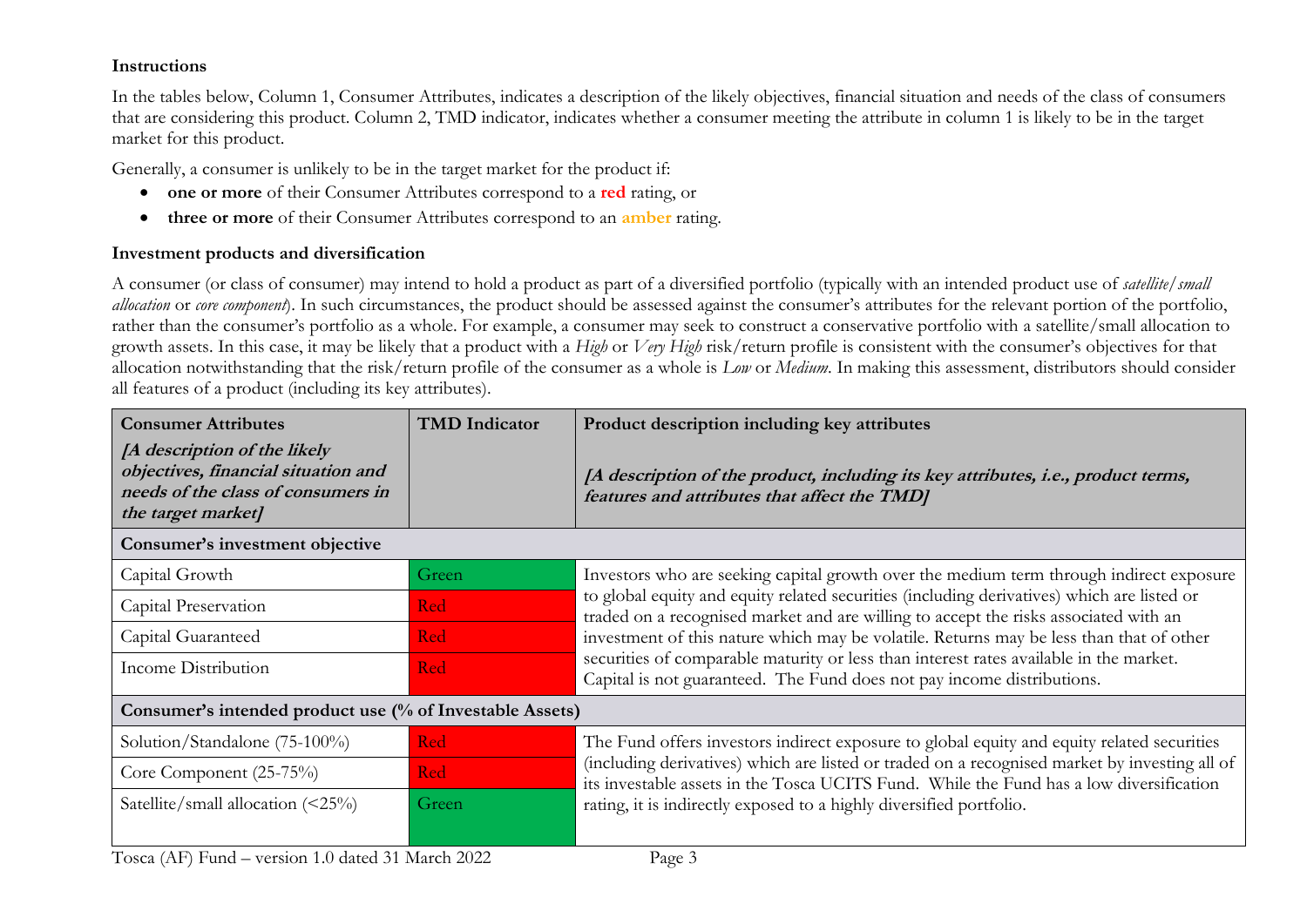| <b>Consumer Attributes</b>                                                                                                      | <b>TMD</b> Indicator | Product description including key attributes                                                                                                                                                                                                                                                                                                              |  |
|---------------------------------------------------------------------------------------------------------------------------------|----------------------|-----------------------------------------------------------------------------------------------------------------------------------------------------------------------------------------------------------------------------------------------------------------------------------------------------------------------------------------------------------|--|
| [A description of the likely<br>objectives, financial situation and<br>needs of the class of consumers in<br>the target market] |                      | [A description of the product, including its key attributes, i.e., product terms,<br>features and attributes that affect the TMD]                                                                                                                                                                                                                         |  |
|                                                                                                                                 |                      | An investment in the Fund should not constitute a substantial proportion of an<br>investment portfolio and may not be appropriate for all investors. Investors should use<br>this Fund as a satellite / small allocation where their investment does not exceed 25% of<br>their investable assets to spread the risks across a broad portfolio of assets. |  |
| Consumer's investment timeframe                                                                                                 |                      |                                                                                                                                                                                                                                                                                                                                                           |  |
| Short ( $\leq$ 2 years)                                                                                                         | Red                  | The Fund is managed with the intention of generating returns over the medium term.                                                                                                                                                                                                                                                                        |  |
| Medium $(> 2 \text{ years})$                                                                                                    | Green                | The minimum suggested timeframe for holding investments in the Fund is 3-5 years.                                                                                                                                                                                                                                                                         |  |
| Long ( $> 5$ years)                                                                                                             | Green                |                                                                                                                                                                                                                                                                                                                                                           |  |
| Consumer's Risk (ability to bear loss) and Return profile                                                                       |                      |                                                                                                                                                                                                                                                                                                                                                           |  |
| Low                                                                                                                             | Red                  | The Fund aims to generate a high return profile and is expected to have good prospects<br>for capital growth in the medium term. However, the returns from the Fund are not                                                                                                                                                                               |  |
| Medium                                                                                                                          | Red                  | guaranteed and there is a high risk of short-term loss compared with other investment                                                                                                                                                                                                                                                                     |  |
| High                                                                                                                            | Green                | types. The risk level of the Fund is considered High.                                                                                                                                                                                                                                                                                                     |  |
| Very High                                                                                                                       | Green                |                                                                                                                                                                                                                                                                                                                                                           |  |
| Consumer's need to withdraw money                                                                                               |                      |                                                                                                                                                                                                                                                                                                                                                           |  |
| Daily                                                                                                                           | Red                  | Valid withdrawal requests from investors will normally be accepted each calendar week.                                                                                                                                                                                                                                                                    |  |
| Weekly                                                                                                                          | Green                | Withdrawal requests are generally processed and paid within 10 days of acceptance of a<br>valid withdrawal request, although 21 days is permitted under the Fund's constitution, and                                                                                                                                                                      |  |
| Monthly                                                                                                                         | Green                | this period may be extended in specified circumstances, for example if the request would                                                                                                                                                                                                                                                                  |  |
| Quarterly                                                                                                                       | Green                | cause the Fund to cease to be liquid or where the Fund is not liquid. This is considered<br>very unlikely.                                                                                                                                                                                                                                                |  |
| Annually or longer                                                                                                              | Green                |                                                                                                                                                                                                                                                                                                                                                           |  |

# **Appropriateness**

Note: This section is required under RG 274.64–66.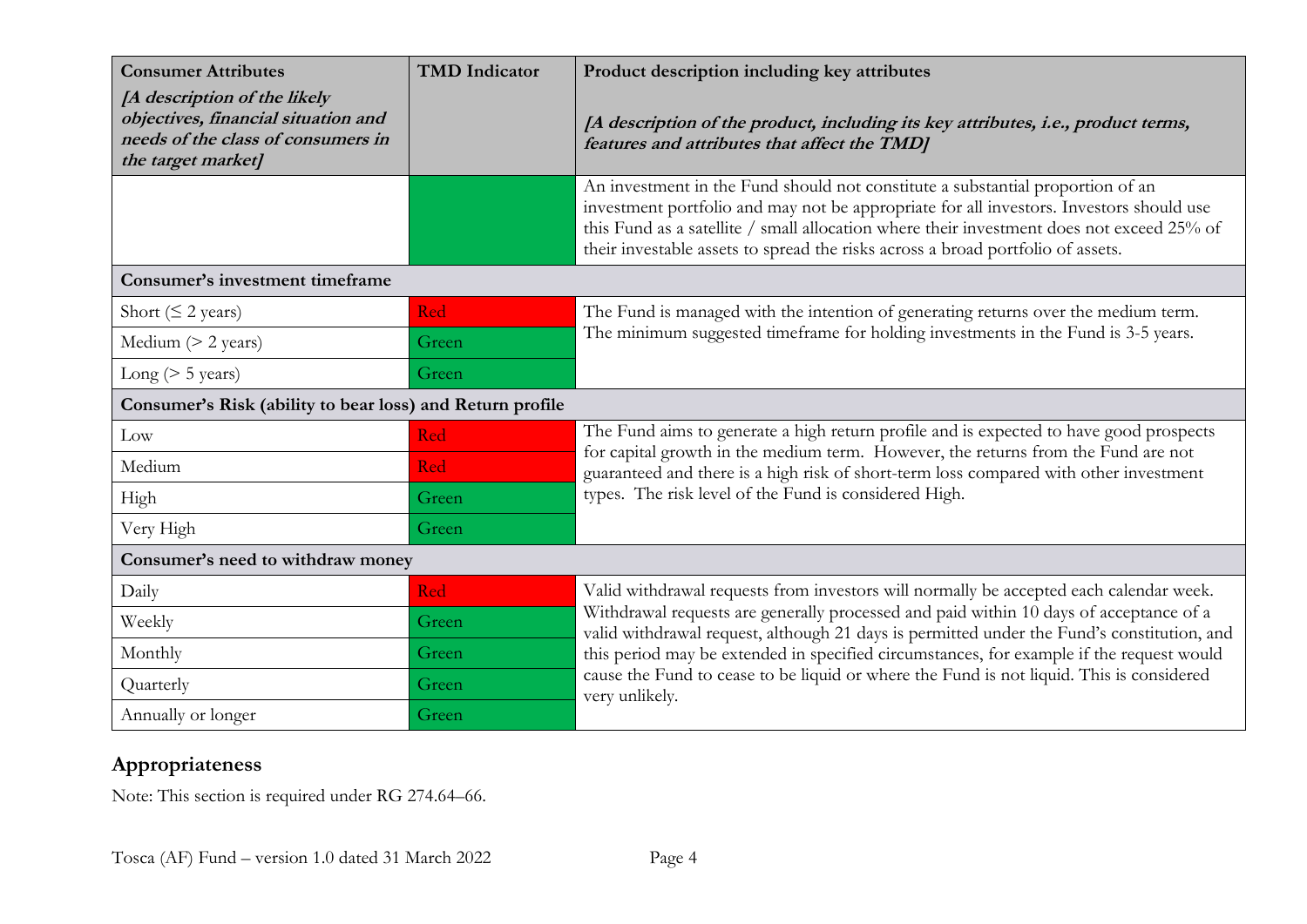The Issuer has assessed the product and formed the view that the product, including its key attributes, is likely to be consistent with the likely objectives, financial situation and needs of consumers in the target market as described above, as the features of this product in Column 3 of the table above are likely to be suitable for consumers with the attributes identified with a green TMD Indicator in Column 2.

### **Distribution conditions/restrictions**

This part is required under section 994B(5)(c) of the Act.

*Instructions to Issuers for table below:*

*If the Distribution Condition set out in column one applies, tick the box in the far right instructional Column and populate the distribution condition rationale. Any line items marked as applicable should be retained in the TMD once complete. Any line items not marked as applicable should be removed (along with the italicised instructional column 3).*

| <b>Distribution Condition</b>                                                                                        | <b>Distribution Condition Rationale</b> | applicable |
|----------------------------------------------------------------------------------------------------------------------|-----------------------------------------|------------|
| Restricted to investors who qualify as 'Wholesale Clients' as defined<br>under section 761G of the Corporations Act. | PDS offer is only to Wholesale Clients. |            |

### **Review triggers**

This part is required under section 994B(5)(d) of the Act.

Distribution of the Fund to a retail client.

| <b>Mandatory review periods</b>                                    |                                                                                                                                                                                                                                          |  |
|--------------------------------------------------------------------|------------------------------------------------------------------------------------------------------------------------------------------------------------------------------------------------------------------------------------------|--|
| This part is required under section 994B(5)(e) and (f) of the Act. |                                                                                                                                                                                                                                          |  |
| <b>Review period</b>                                               | Maximum period for review                                                                                                                                                                                                                |  |
|                                                                    | Note RG 274.110 Reasonable review periods are likely to be shorter when a product is complex and higher risk, or when an issuer<br>has limited experience issuing similar products or is yet to establish a proven distribution network. |  |
| Initial review                                                     | 18 months.                                                                                                                                                                                                                               |  |
| Subsequent review                                                  | At least once every 3 years since the date of the last review of the TMD (for whatever reason).                                                                                                                                          |  |

### **Distributor reporting requirements**

This part is required under section 994B(5)(g) and (h) of the Act.

| Which distributors this<br><b>Reporting requirement</b><br><b>Reporting period</b><br>equirement applies to |  |
|-------------------------------------------------------------------------------------------------------------|--|
|-------------------------------------------------------------------------------------------------------------|--|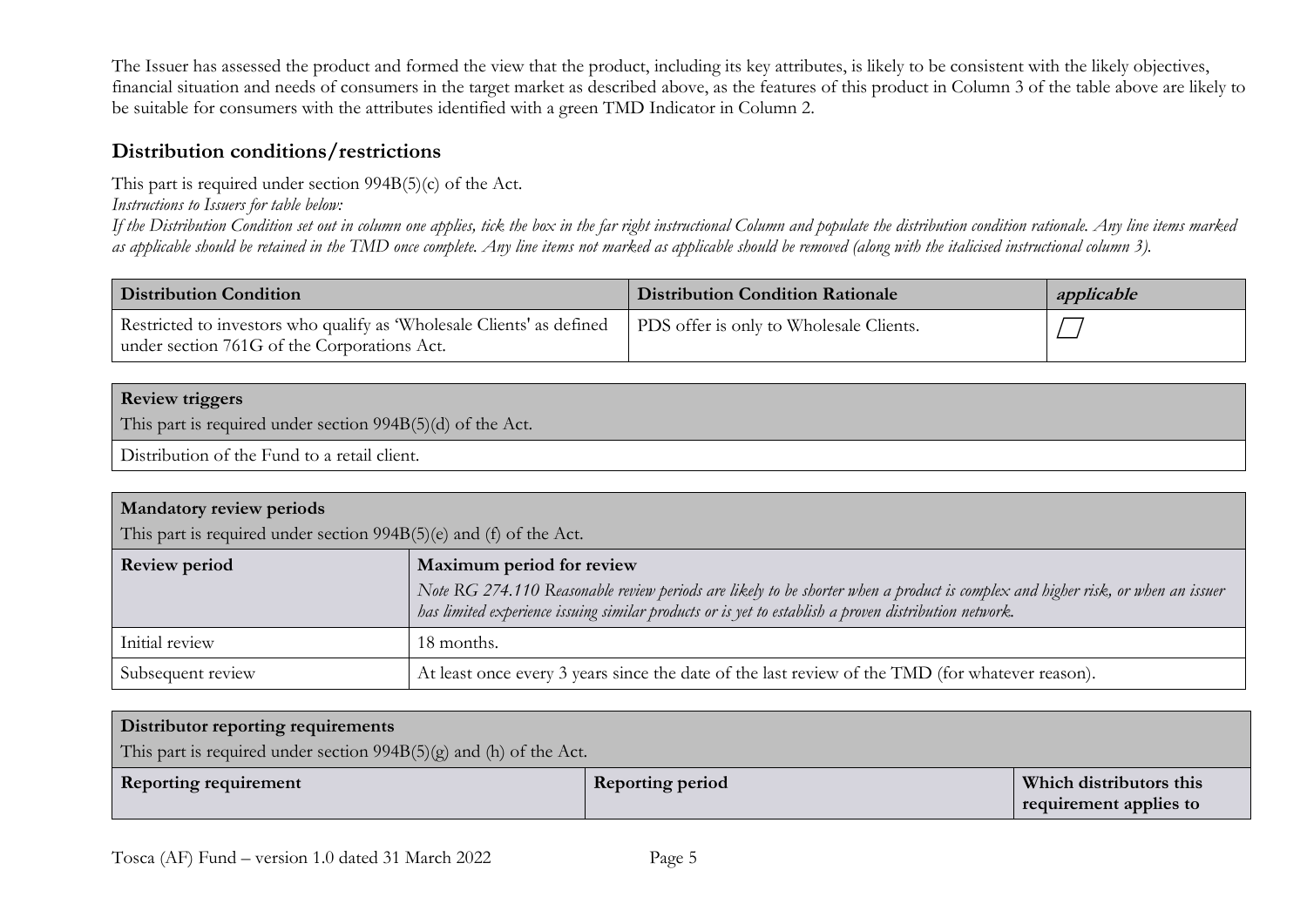| Complaints (as defined in section 994A(1) of the Act) relating<br>to the product design, product availability and distribution.<br>The distributor should provide all the content of the<br>complaint, having regard to privacy. | Within 10 business days following end of calendar<br>quarter.                                                               | All distributors |
|----------------------------------------------------------------------------------------------------------------------------------------------------------------------------------------------------------------------------------|-----------------------------------------------------------------------------------------------------------------------------|------------------|
| Significant dealing outside of target market, under s994F(6) of<br>the Act.<br>See Definitions for further detail.                                                                                                               | As soon as practicable but no later than 10 business days<br>after distributor becomes aware of the significant<br>dealing. | All distributors |
| To the extent a distributor is aware, dealings outside the target<br>market, including reason why acquisition is outside of target<br>market, and whether acquisition occurred under personal<br>advice.                         | Within 10 business days following end of calendar<br>quarter.                                                               | All distributors |

If practicable, distributors should adopt the FSC data standards for reports to the issuer. Distributors must report to One Managed Investment Funds Limited using the email address  $DDO@$  one investment.com.au or the method specified https://www.one investment.com.au/ddo/. This link also provides contact details relating to this TMD for One Managed Investment Funds Limited.

# *Disclaimer*

This document is issued by One Managed Investment Funds Limited (ABN 47 117 400 987) (AFSL 297042) (OMIFL) as responsible entity of the Tosca (AF) Fund ARSN 657 974 662 (Fund). Toscafund Australia Pty Ltd (ACN 008 116 550) is the investment manager of the Fund (Investment Manager). The information provided in this document is general in nature and does not constitute investment advice or personal financial product advice. This information does not take into account your investment objectives, particular needs or financial situation. You should seek independent financial advice. The content of this document does not constitute an offer or solicitation to subscribe for units in the Fund or an offer to buy or sell any financial product. Accordingly, reliance should not be placed on this document as the basis for making an investment, financial or other decision. Past performance is not a reliable indicator of future performance. Performance comparisons are provided purely for information purposes only and should not be relied upon. The information included in this document may include information that is predictive in character which may be affected by inaccurate assumptions or by known or unknown risks and uncertainties and may differ materially from results ultimately achieved.

Whilst all care has been taken in preparation of this document, neither OMIFL nor the Investment Manager give any representation or warranty as to the reliability, completeness or accuracy of the information contained in this document. Neither OMIFL nor the Investment Manager accepts liability for any inaccurate, incomplete or omitted information of any kind or any losses caused by using this information. You should obtain and carefully consider the Product Disclosure Statement (PDS) for the Fund before making any decision about whether to acquire, or continue to hold, an interest in the Fund. Applications for units in the Fund can only be made pursuant to the application form relevant to the Fund. A copy of the PDS dated 31 March 2022, continuous disclosure notices and relevant application form may be obtained from 31 March 2022.

Tosca (AF) Fund – version 1.0 dated 31 March 2022 Page 6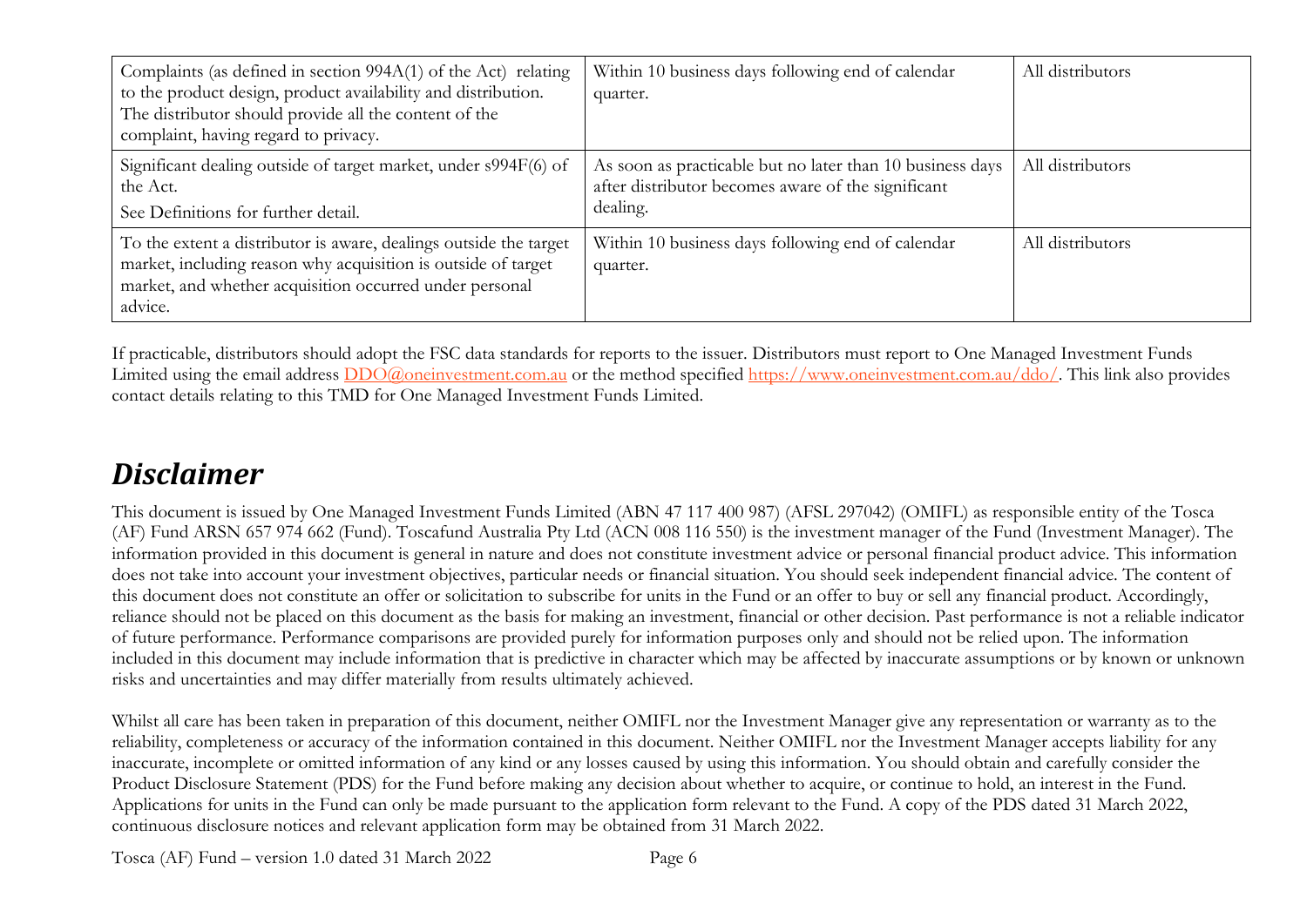# **Definitions**

| Term                                                                                                            | Definition                                                                                                                                                                                                                                                                                                                               |  |
|-----------------------------------------------------------------------------------------------------------------|------------------------------------------------------------------------------------------------------------------------------------------------------------------------------------------------------------------------------------------------------------------------------------------------------------------------------------------|--|
| Consumer's investment objective                                                                                 |                                                                                                                                                                                                                                                                                                                                          |  |
| Capital Growth                                                                                                  | The consumer seeks to invest in a product designed to generate capital return. The consumer prefers exposure to<br>growth assets (such as shares or property) or otherwise seeks an investment return above the current inflation rate.                                                                                                  |  |
| Capital Preservation                                                                                            | The consumer seeks to invest in a product to reduce volatility and minimise loss in a market down-turn. The<br>consumer prefers exposure to defensive assets (such as cash or fixed income securities) that are generally lower in<br>risk and less volatile than growth investments.                                                    |  |
| Capital Guaranteed                                                                                              | The consumer seeks a guarantee or protection against capital loss whilst still seeking the potential for capital growth<br>(typically gained through a derivative arrangement). The consumer would likely understand the complexities,<br>conditions and risks that are associated with such products.                                   |  |
| Income Distribution                                                                                             | The consumer seeks to invest in a product designed to distribute regular and/or tax-effective income. The consumer<br>prefers exposure to income-generating assets (typically, high dividend-yielding equities, fixed income securities and<br>money market instruments).                                                                |  |
| Consumer's intended product use (% of Investable Assets)                                                        |                                                                                                                                                                                                                                                                                                                                          |  |
| Solution/Standalone (75-100%)                                                                                   | The consumer intends to hold the investment as either a part or the majority (up to 100%) of their total investable<br>assets (see definition below). The consumer typically prefers exposure to a product with at least High <i>portfolio</i><br>diversification (see definitions below).                                               |  |
| Core Component (25-75%)                                                                                         | The consumer intends to hold the investment as a major component, up to 75%, of their total <i>investable assets</i> (see<br>definition below). The consumer typically prefers exposure to a product with at least Medium portfolio diversification<br>(see definitions below).                                                          |  |
| Satellite (<25%)                                                                                                | The consumer intends to hold the investment as a smaller part of their total portfolio, as an indication it would be<br>suitable for up to 25% of the total investable assets (see definition below). The consumer is likely to be comfortable<br>with exposure to a product with Low portfolio diversification (see definitions below). |  |
| <b>Investable Assets</b>                                                                                        | Those assets that the investor has available for investment, excluding the residential home.                                                                                                                                                                                                                                             |  |
| Portfolio diversification (for completing the key product attribute section of consumer's intended product use) |                                                                                                                                                                                                                                                                                                                                          |  |
| Low                                                                                                             | Single asset class, single country, low or moderate holdings of securities - e.g. high conviction Aussie equities.                                                                                                                                                                                                                       |  |
| Medium                                                                                                          | 1-2 asset classes, single country, broad exposure within asset class, e.g. Aussie equities "All Ords".                                                                                                                                                                                                                                   |  |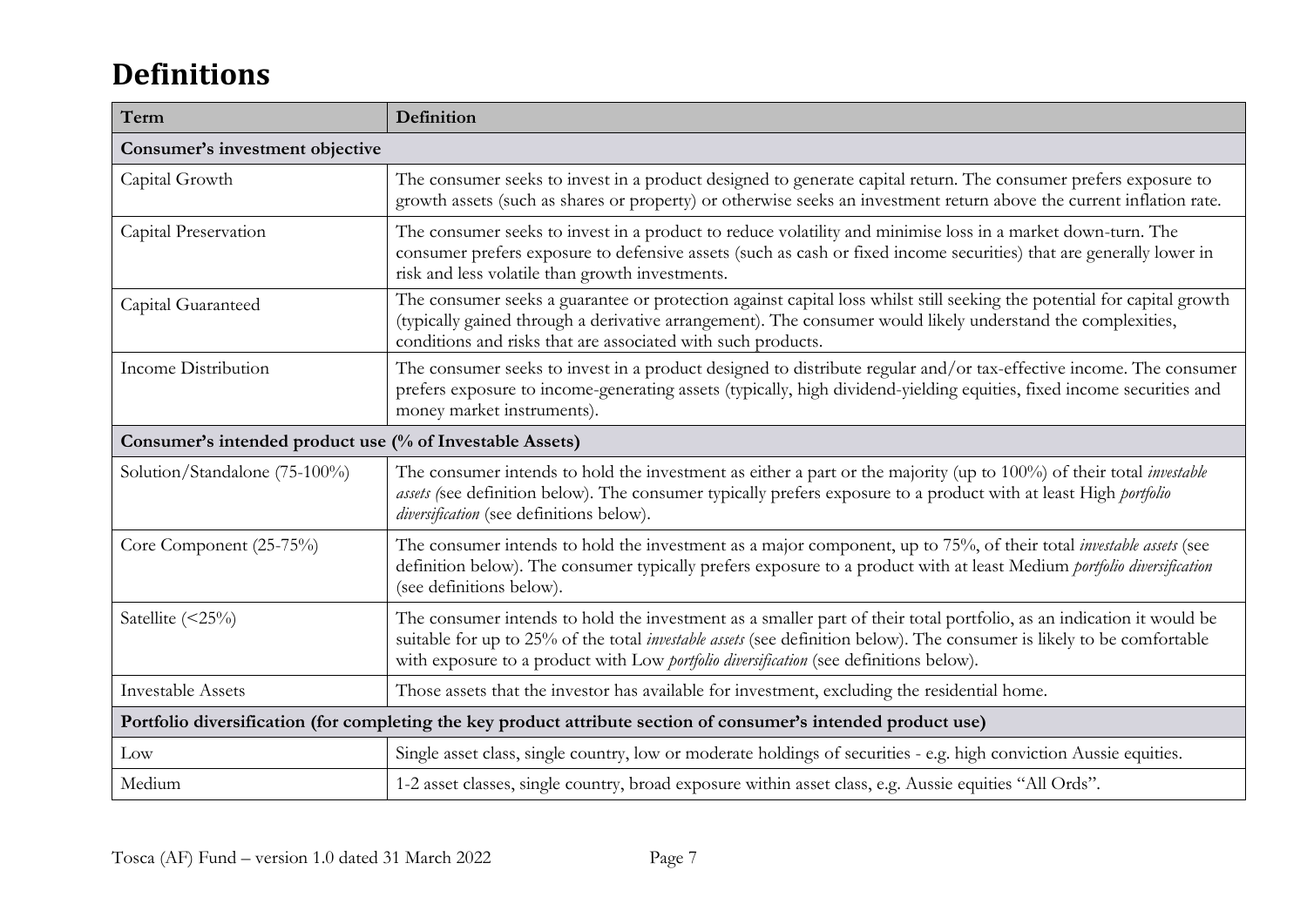| Term                                     | <b>Definition</b>                                                                                                                                                                    |  |
|------------------------------------------|--------------------------------------------------------------------------------------------------------------------------------------------------------------------------------------|--|
| High                                     | Highly diversified across either asset classes, countries or investment managers, e.g. Australian multi-manager<br>balanced fund or global multi-asset product (or global equities). |  |
| Consumer's intended investment timeframe |                                                                                                                                                                                      |  |
| Short ( $\leq$ 2 years)                  | The consumer has a short investment timeframe and may wish to redeem within two years.                                                                                               |  |
| Medium $(> 2$ years)                     | The consumer has a medium investment timeframe and is unlikely to redeem within two years.                                                                                           |  |
| Long ( $> 5$ years)                      | The consumer has a long investment timeframe and is unlikely to redeem within five years.                                                                                            |  |

### **Consumer's Risk (ability to bear loss) and Return profile**

Issuers should undertake a comprehensive risk assessment for each product. The FSC recommends adoption of the Standard Risk Measure (**SRM**) to calculate the likely number of negative annual returns over a 20 year period, using the guidance and methodology outlined in the **[Standard Risk Measure](https://protect-eu.mimecast.com/s/pqPaCwVNmtGRQpvMFVpVgu?domain=urldefense.com)  [Guidance Paper For Trustees](https://protect-eu.mimecast.com/s/pqPaCwVNmtGRQpvMFVpVgu?domain=urldefense.com)**. SRM is not a complete assessment of risk and potential loss. For example, it does not detail important issues such as the potential size of a negative return or that a positive return could still be less than a consumer requires to meet their investment objectives/needs. Issuers may wish to supplement the SRM methodology by also considering other risk factors. For example, some products may use leverage, derivatives or short selling, may have liquidity or withdrawal limitations, or otherwise may have a complex structure or increased investment risks, which should be documented together with the SRM to substantiate the product risk rating.

A consumer's desired product return profile would generally take into account the impact of fees, costs and taxes.

| Low       | The consumer is conservative or low risk in nature, seeks to minimise potential losses (e.g. has the ability to bear up<br>to 1 negative return over a 20 year period (SRM 1 to 2)) and is comfortable with a low target return profile.<br>Consumer typically prefers defensive assets such as cash and fixed income. |
|-----------|------------------------------------------------------------------------------------------------------------------------------------------------------------------------------------------------------------------------------------------------------------------------------------------------------------------------|
| Medium    | The consumer is moderate or medium risk in nature, seeking to minimise potential losses (e.g. has the ability to bear<br>up to 4 negative returns over a 20 year period (SRM 3 to 5)) and comfortable with a moderate target return profile.                                                                           |
|           | Consumer typically prefers a balance of growth assets such as shares, property and alternative assets and defensive<br>assets such as cash and fixed income.                                                                                                                                                           |
| High      | The consumer is higher risk in nature and can accept higher potential losses (e.g. has the ability to bear up to 6<br>negative returns over a 20 year period (SRM 6)) in order to target a higher target return profile.                                                                                               |
|           | Consumer typically prefers predominantly growth assets such as shares, property and alternative assets with only a<br>smaller or moderate holding in defensive assets such as cash and fixed income.                                                                                                                   |
| Very high | The consumer has a more aggressive or very high risk appetite, seeks to maximise returns and can accept higher<br>potential losses (e.g. has the ability to bear 6 or more negative returns over a 20 year period (SRM 7) and possibly<br>other risk factors, such as leverage).                                       |
|           | Consumer typically prefers growth assets such as shares, property and alternative assets.                                                                                                                                                                                                                              |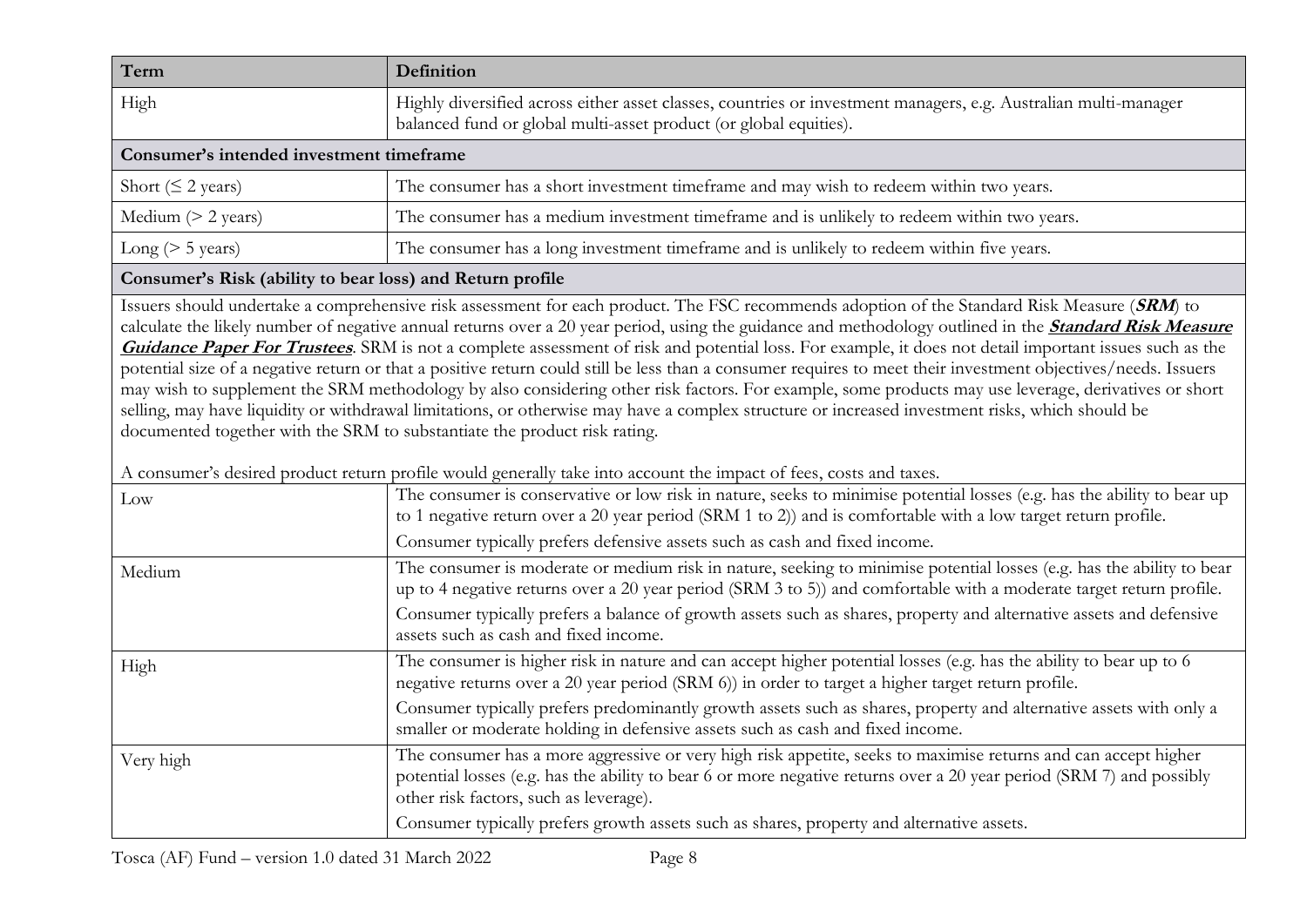| Definition                                                                                                                                                                                                                                                                                                                                                                                                                                                                                                             |  |  |
|------------------------------------------------------------------------------------------------------------------------------------------------------------------------------------------------------------------------------------------------------------------------------------------------------------------------------------------------------------------------------------------------------------------------------------------------------------------------------------------------------------------------|--|--|
| Consumer's need to withdraw money                                                                                                                                                                                                                                                                                                                                                                                                                                                                                      |  |  |
| Issuers should consider in the first instance the redemption request frequency under ordinary circumstances. However, the redemption request frequency<br>is not the only consideration when determining the ability to meet the investor's requirement to access capital. To the extent that the liquidity of the<br>underlying investments or possible liquidity constraints (e.g. ability to stagger or delay redemptions) could impact this, this is to be taken into consideration<br>in completing this section. |  |  |
| The consumer seeks to invest in a product which permits redemption requests at this frequency under ordinary<br>circumstances and the issuer is typically able to meet that request within a reasonable period.                                                                                                                                                                                                                                                                                                        |  |  |
|                                                                                                                                                                                                                                                                                                                                                                                                                                                                                                                        |  |  |
| Section 994F(6) of the Act requires distributors to notify the issuer if they become aware of a significant dealing in<br>the product that is not consistent with the TMD. Neither the Act nor ASIC defines when a dealing is 'significant'<br>and distributors have discretion to apply its ordinary meaning.                                                                                                                                                                                                         |  |  |
| The issuer will rely on notifications of significant dealings to monitor and review the product, this TMD, and its<br>distribution strategy, and to meet its own obligation to report significant dealings to ASIC.                                                                                                                                                                                                                                                                                                    |  |  |
| Dealings outside this TMD may be significant because:                                                                                                                                                                                                                                                                                                                                                                                                                                                                  |  |  |
| they represent a material proportion of the overall distribution conduct carried out by the distributor in<br>$\bullet$<br>relation to the product, or                                                                                                                                                                                                                                                                                                                                                                 |  |  |
| they constitute an individual transaction which has resulted in, or will or is likely to result in, significant<br>detriment to the consumer (or class of consumer).                                                                                                                                                                                                                                                                                                                                                   |  |  |
| In each case, the distributor should have regard to:                                                                                                                                                                                                                                                                                                                                                                                                                                                                   |  |  |
| the nature and risk profile of the product (which may be indicated by the product's risk rating or withdrawal<br>$\bullet$<br>timeframes),                                                                                                                                                                                                                                                                                                                                                                             |  |  |
| the actual or potential harm to a consumer (which may be indicated by the value of the consumer's<br>$\bullet$<br>investment, their intended product use or their ability to bear loss), and                                                                                                                                                                                                                                                                                                                           |  |  |
| the nature and extent of the inconsistency of distribution with the TMD (which may be indicated by the<br>$\bullet$<br>number of red or amber ratings attributed to the consumer).                                                                                                                                                                                                                                                                                                                                     |  |  |
| Objectively, a distributor may consider a dealing (or group of dealings) outside the TMD to be significant if:                                                                                                                                                                                                                                                                                                                                                                                                         |  |  |
| it constitutes more than half of the distributor's total retail product distribution conduct in relation to the<br>$\bullet$<br>product over the reporting period,<br>the consumer's intended product use is Solution / Standalone, or                                                                                                                                                                                                                                                                                 |  |  |
|                                                                                                                                                                                                                                                                                                                                                                                                                                                                                                                        |  |  |